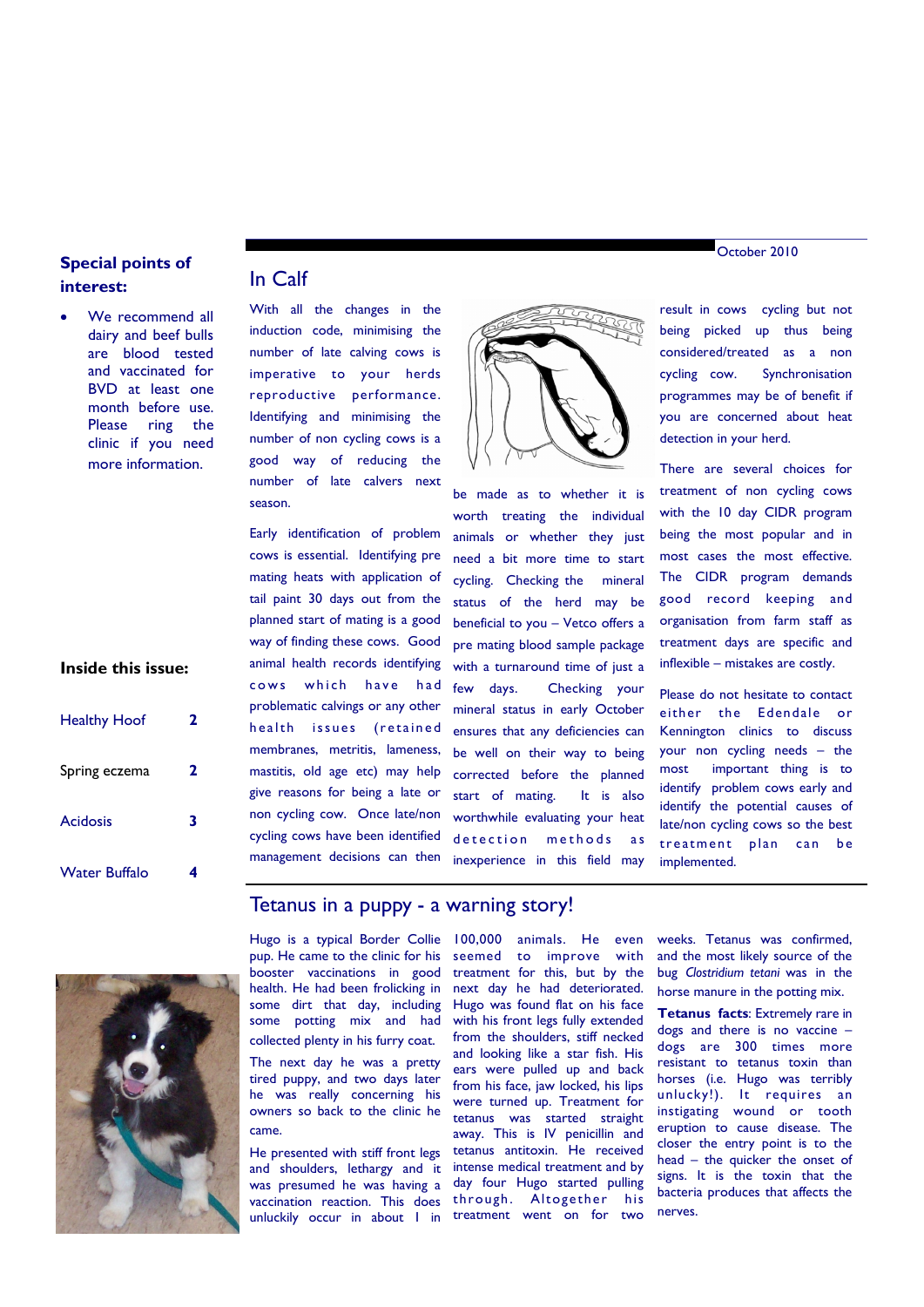# Feed Pads



*"Early weaning and high intakes of lush grass may increase the risk of spring eczema"*



Supplementary feeding has increased this spring and therefore also the use of feed pads and standing off on yards and tracks. This might just be the trigger to increase the number of lame cows in a herd.

We should be looking out for the following things and have our own awareness of them sharpened when going on farm. *The following factors can contribute to lameness:*

1. Roughness of the concrete surface – it is a fine line between too slippery or too abrasive, both are bad! If you see cows slipping, the surface might be too smooth and if too rough you will feel it under your boots. Small stones and grit on the concrete – this will make the surface more abrasive. Keep pads scraped as much as practical, especially if feeding PKE. *Optimise the number of cows for the standing and feeding room available on the pad. If you put too many cows on they will have to push and scramble to get fed – this causes problems. You need 3.5m<sup>2</sup> / cow for standing on the pad and 1.2m/cow feeding space – at the least! If on for more than twelve hours this increases to 5m<sup>2</sup> /cow resting space on woodchip or sand*  and 8m<sup>2</sup>/cow on pasture.

2.Is the approach to the feed pad messy? A nib wall at junctions of track surface and concrete can stop gravel being carried on. When cows are forced to stand on concrete and have no area suitable to lie down, it increases the risk of lameness. *Concrete feed pads are not suitable for* 

*standing cows off for long periods of time and if so the necessary bedding needs to be supplied for comfort.*

3.Ensure starchy and sugary feeds are balanced in the cow's diet. A diet imbalance of these feed types can result in laminitis and lame cows.

4.Be vigilant and make sure all lame cows are recorded. If lameness cases start to increase with increasing feed pad use, then the feed pad or the way it is managed could be the cause. Observe the cows and keep the feed pad scraped regularly.

For assistance with any lameness issues this season please contact either of our clinics to speak with one of our vets.

# Spring Eczema

Recently weaned calves may show signs of photosensitization (sunburn) which appears as reddened, peeling skin particularly on white-haired areas of the body. This syndrome is termed "Spring eczema". A similar picture can be seen in adult dairy cows in spring and summer, with swelling around the face, vulva, udder and brisket and reddening of the eyes.

**Calves:** Although the cause is not definitively known, the current theory of how spring eczema occurs in calves is that the breakdown products of grass are unable to be excreted adequately by the calf's liver which is still quite undeveloped at that age. These grass products circulate in the blood and react with sunlight in the skin to cause sunburn. Early weaning and high intake of lush green grass may increase the risk of spring eczema in calves.

#### **Cows:** The story in cows is different to that in calves. Most spring and summer cases are thought to be due to liver damage when cattle eat plants that are toxic to the liver. This is similar to the way Facial Eczema works in the North Island when fungal spores are ingested. The damaged liver then fails to excrete the plant breakdown products that react with sunlight. Plants that have been suggested as liver-toxic are ragwort, lupins and ngaio (not in Southland) as well as blue-green algae. Liver damage due to other causes such as abscessation may also cause eczema. Some plants are thought to contain products that directly react with sunlight – these may include Rape, St John's wort, Alligator weed, Buckwheat and Goat's rue.

### **What to do:**

1. Contact us – vets from Massey University are currently researching Spring Eczema to find out more about what is causing it in calves and cows. They are keen to come down and sample animals where outbreaks are occurring, at no cost to the farmer. We can also provide advice on treatment of affected animals.

2. Provide shade, either via a shed, cover or trees. A cover is also of benefit to protect the skin from sunlight.

3. Remove calves from lush feed and provide hay; remove cows from any identified toxic plants if possible

Supportive care – Filtabac or Zinc cream on burnt skin, Key to reduce inflammation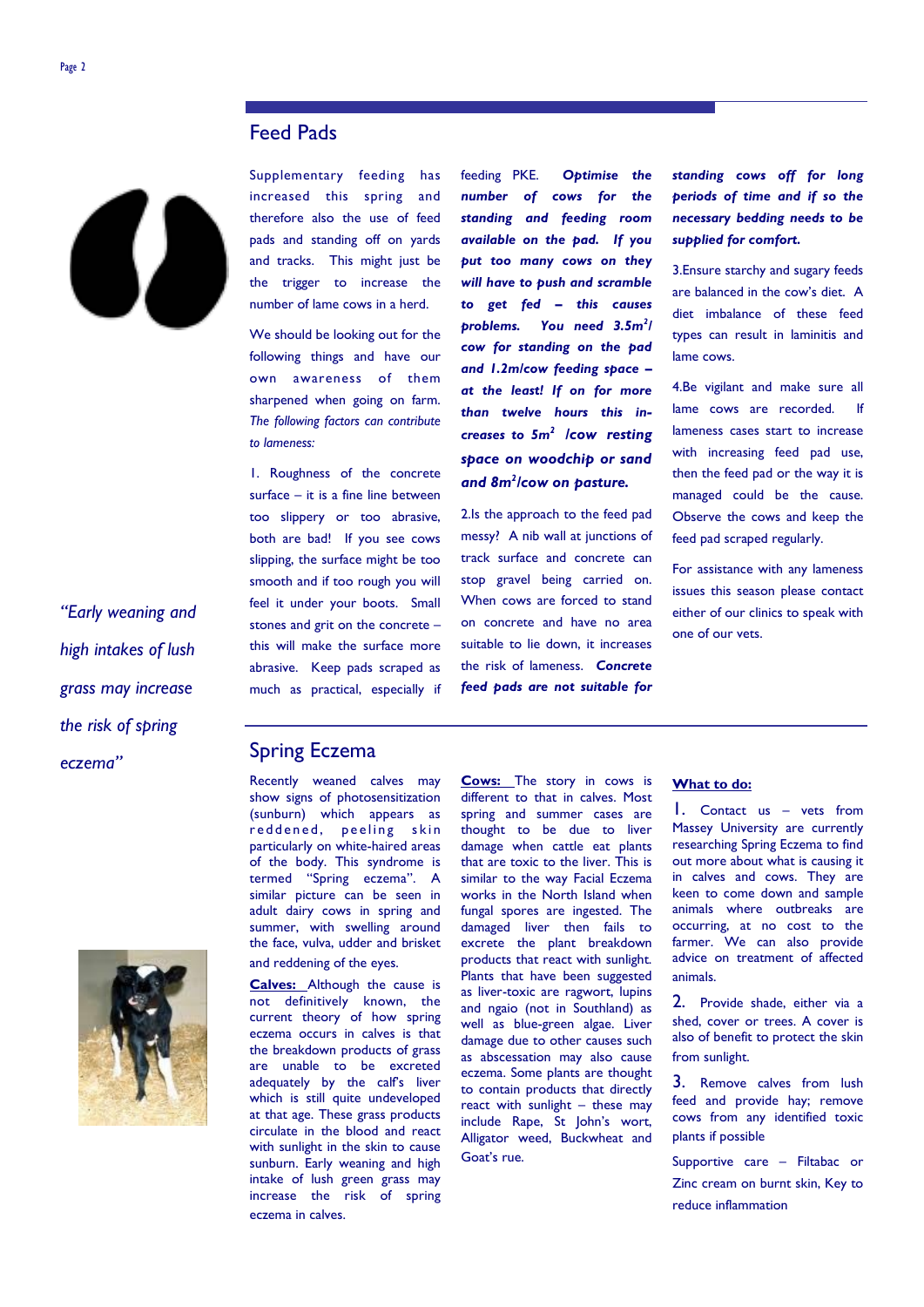# Acidosis

In the past few months, we have seen a large number of farms affected by acidosis, both clinical (symptomatic) and subclinical (production losses without sick cows.) Generally, the sick cows are the tip of the iceberg, and are an indicator for us that we need to be watchful for subclinical production losses.

Acidosis means that the cows rumen pH is less than 5.2. The high amount of easily digestible carbohydrates in lush spring grass is compounded by the lower levels of fibre, which leads to an increase in the levels of lactic acid producing bacteria in the rumen. This, combined with an increased in volatile fatty acids (VFAs) leads to a decrease in the pH of the rumen to an acid rumen (<5.2 pH.) Since the rumen is normally a pH of near 7 (neutral) it has no protective layer of mucus as the human stomach does. Because of this, when the rumen becomes acidic

the walls of the rumen will develop ulcers. These are painful, and cows with rumen ulcers will decrease their feed intake and often go off their milk and then right themselves. The ulcers will become infected and can have bacteria break off and form abscesses in the liver. This, along with an increased acidity in the bloodstream, can cause damage to the livers ability to process chlorophyll, causing a photosensitive eczema such as seen with facial eczema in the North Island. Herds with subclinical acidosis generally also have cows with very watery faeces.

In order to prevent acidosis it is important to give the cows a balanced diet. This means that in some cases, spring grass needs to be supplemented with long stem fibres such as hay or straw. There have been reports that the barley available this year is more finely ground than in previous

years, and therefore will produce less saliva from chewing. Cow's saliva is an important buffer as it contains large amounts of sodium bicarbonate.

Each farm is individual, and the grass will change feed value regularly throughout the year, but if you suspect your cows have an acidosis problem please give us a ring. Some of the things we will often put in place on farm with subclinical acidosis:

-Continuing to dust with Causmag through mating

-Adding Rumensin to the system. Rumensin decreases lactic acid producing bacteria in the rumen and increases feed conversion efficiency

-Put sodium bicarbonate in to the water troughs

-Increase fibre intake by introducing hay or straw feeding (1-2kg/cow/day free feeding)



Rumensin Trough Treatment: \$1104 for 60L, treating a 500 cow herd for 24 days at 5mL/cow/day